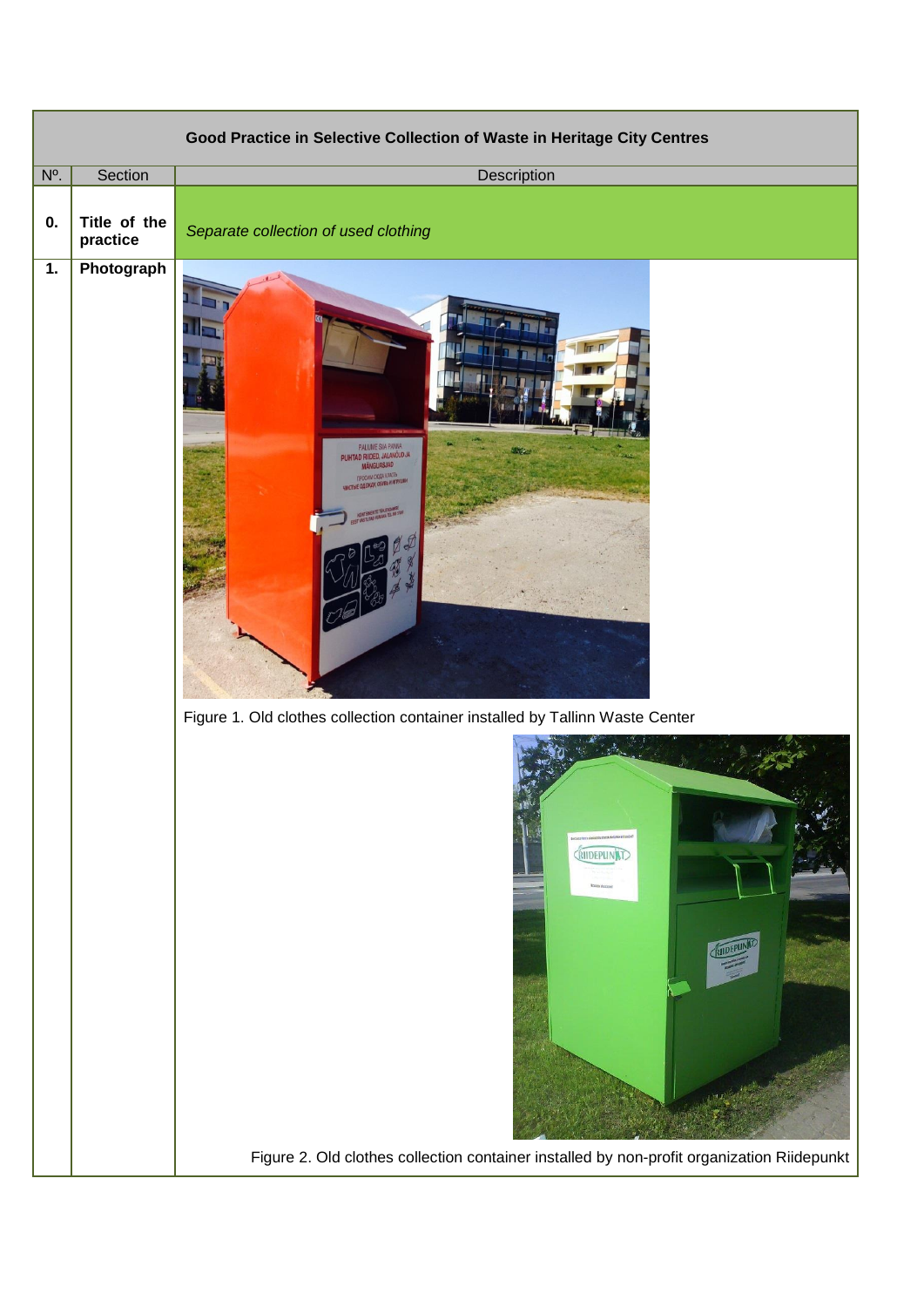|    |                  | Paljassaare Paljassaar<br>poolsaar<br>onolsaar<br>aljassaar<br>Laraküli<br>sarva mn<br>Nary a mn<br>Kop<br>l <sub>2</sub> h<br>Nary a mnt<br>Gonsion<br>Paldiski mnt<br>oodevah<br>Suur-Sõjamäe<br>Harkujärve<br><b>Olemiste</b><br>Peetr<br>Harku<br>Valdeku<br>Pihlaki<br>lärvekül<br>Assaku<br>Lehmi<br>Uuesal<br>Jüri<br>Figure 3. Locations of used clothes collection containers in Municipality of Tallinn |  |  |  |  |  |
|----|------------------|-------------------------------------------------------------------------------------------------------------------------------------------------------------------------------------------------------------------------------------------------------------------------------------------------------------------------------------------------------------------------------------------------------------------|--|--|--|--|--|
| 2. | <b>Proposers</b> | City of Tallinn                                                                                                                                                                                                                                                                                                                                                                                                   |  |  |  |  |  |
| 3. | <b>Contacts</b>  | Tallinn Environment Department, keskkonnaamet@tallinnlv.ee<br>$\bullet$                                                                                                                                                                                                                                                                                                                                           |  |  |  |  |  |
|    |                  | Tallinn Waste Centre, info@prugi.ee                                                                                                                                                                                                                                                                                                                                                                               |  |  |  |  |  |
|    |                  | Humana Estonia info@humanae.ee                                                                                                                                                                                                                                                                                                                                                                                    |  |  |  |  |  |
|    |                  | Non-profit organization Riidepunkt, riidepunkt@gmail.com                                                                                                                                                                                                                                                                                                                                                          |  |  |  |  |  |
|    |                  | <b>District</b><br>Haabersti<br>Government,<br>head<br>of<br>administration<br>department,<br><u>Tonu.Kivimaker@tallinnlv.ee</u>                                                                                                                                                                                                                                                                                  |  |  |  |  |  |
|    |                  | Tallinn City Center District Government, specialist of City Environment Department,<br>$\bullet$<br>Henri.Jurlau@tallinnlv.ee                                                                                                                                                                                                                                                                                     |  |  |  |  |  |
|    |                  | Kristiine<br>City<br><b>District</b><br>specialist<br>Economy<br>Department,<br>Government,<br>of<br>$\bullet$<br>Anu.Sygis@tallinnly.ee                                                                                                                                                                                                                                                                          |  |  |  |  |  |
|    |                  | Lasnamäe<br><b>District</b><br>deputy<br>urban<br>department,<br>Government,<br>head<br>of<br>$\bullet$<br>Diana.Buchmann@tallinnlv.ee                                                                                                                                                                                                                                                                            |  |  |  |  |  |
|    |                  | Mustamäe<br><b>District</b><br>head<br>specialist<br>urban<br>department,<br>Government,<br>of<br>$\bullet$<br>Urmas.Kopp@tallinnlv.ee                                                                                                                                                                                                                                                                            |  |  |  |  |  |
|    |                  | Nõmme District Government, head specialist of city<br>department,<br>property<br>$\bullet$<br>Mart.Miidu@tallinnlv.ee                                                                                                                                                                                                                                                                                             |  |  |  |  |  |
|    |                  |                                                                                                                                                                                                                                                                                                                                                                                                                   |  |  |  |  |  |
|    |                  | Pirita<br><b>District</b><br>Government,<br>head<br>specialist<br>urban<br>department,<br>of<br>$\bullet$<br>Merike.Kalam@tallinnlv.ee                                                                                                                                                                                                                                                                            |  |  |  |  |  |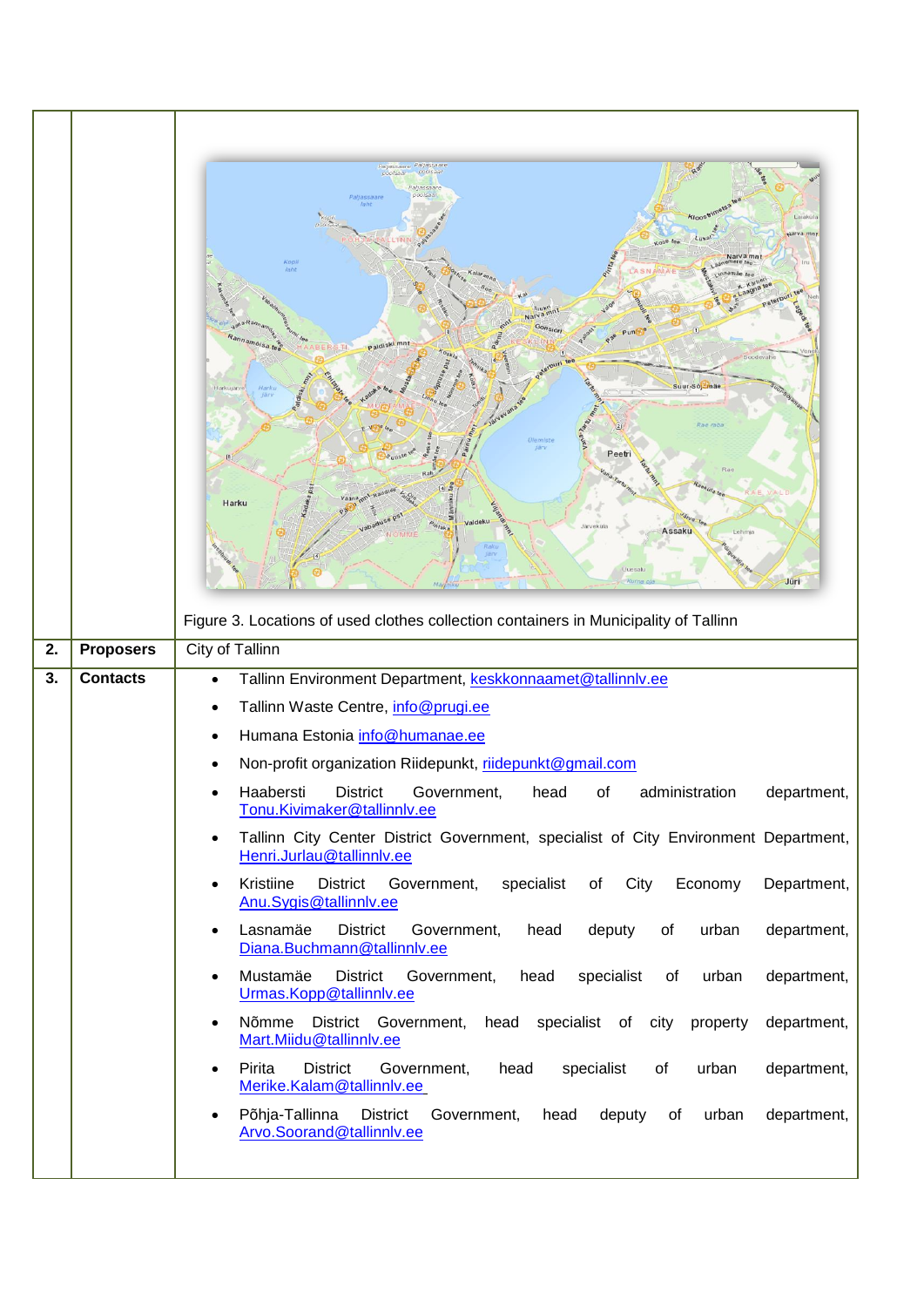| 4. | Useful links                              | Tallinn Waste Centre https://www.prugi.ee/portal/en/riidekonteinerid/                   |  |  |  |  |
|----|-------------------------------------------|-----------------------------------------------------------------------------------------|--|--|--|--|
|    |                                           | City of Tallinn http://www.tallinn.ee/est/Kasutatud-riided-8 (only in estonian)         |  |  |  |  |
|    |                                           | Humana Estonia http://www.humanae.ee/?lang=en                                           |  |  |  |  |
|    |                                           | Non-profit organization Riidepunkt https://www.facebook.com/Riidepunkt-142102075814413/ |  |  |  |  |
| 5. | <b>Start date</b>                         | Year 2010                                                                               |  |  |  |  |
| 6. | <b>Activities'</b><br>state of the<br>art | Ongoing                                                                                 |  |  |  |  |
| 7. | Location                                  | City of Tallinn                                                                         |  |  |  |  |
| 8. | <b>Inhabitants</b><br>in the area         | 445 000                                                                                 |  |  |  |  |
| 9. | Description of the practice               |                                                                                         |  |  |  |  |

Origin:

Tallinn is the only municipality in Estonia where is a network of used clothing collection containers. Used clothes, shoes and also toys are collected with special containers installed by Tallinn Waste Center non-profit organization MTÜ Riidepunkt. Collection form containers installed by Tallinn Waste Center is organized by Humana Estonia. There is 23 containers installed by Tallinn Waste Center and 18 by non-profit organization Riidepunkt.

The clothing and shoes are sold in second-hand shops or donated to local charity organisations (homeless shelters, animal shelters, etc.). The The size of container is about 200 l. Containers are weatherproof, safe and very easy for everyone to use. The locations for the containers are chosen according to where they are presumed to be used most actively, e.g. next to the large supermarkets/shopping malls.

These 41 containers, which are located in different locations through City of Tallinn are used only for collection of old, but still usable and decent clothes, shoes and toys, so that these items could be sent to reuse.



Figure 4. Items allowed to put into containers

## Development and Timescale:

First containers for collection of used clothes were set up in 2010 by non-profit organisation Riidepunkt in Kristiine city district. Today the number of containers established by the no-profit organization is 18. In year 2013 Tallinn Waste Centre set up extra 23 containers for selective collection of old used clothes. Today, in year 2017, the statistics show that the amount (kg) of items collected through this kind of collection system increases every year and selective collection works.

Actors involved:

- Tallinn Environment Department
- Tallinn City District Governments
- Tallinn Waste Centre